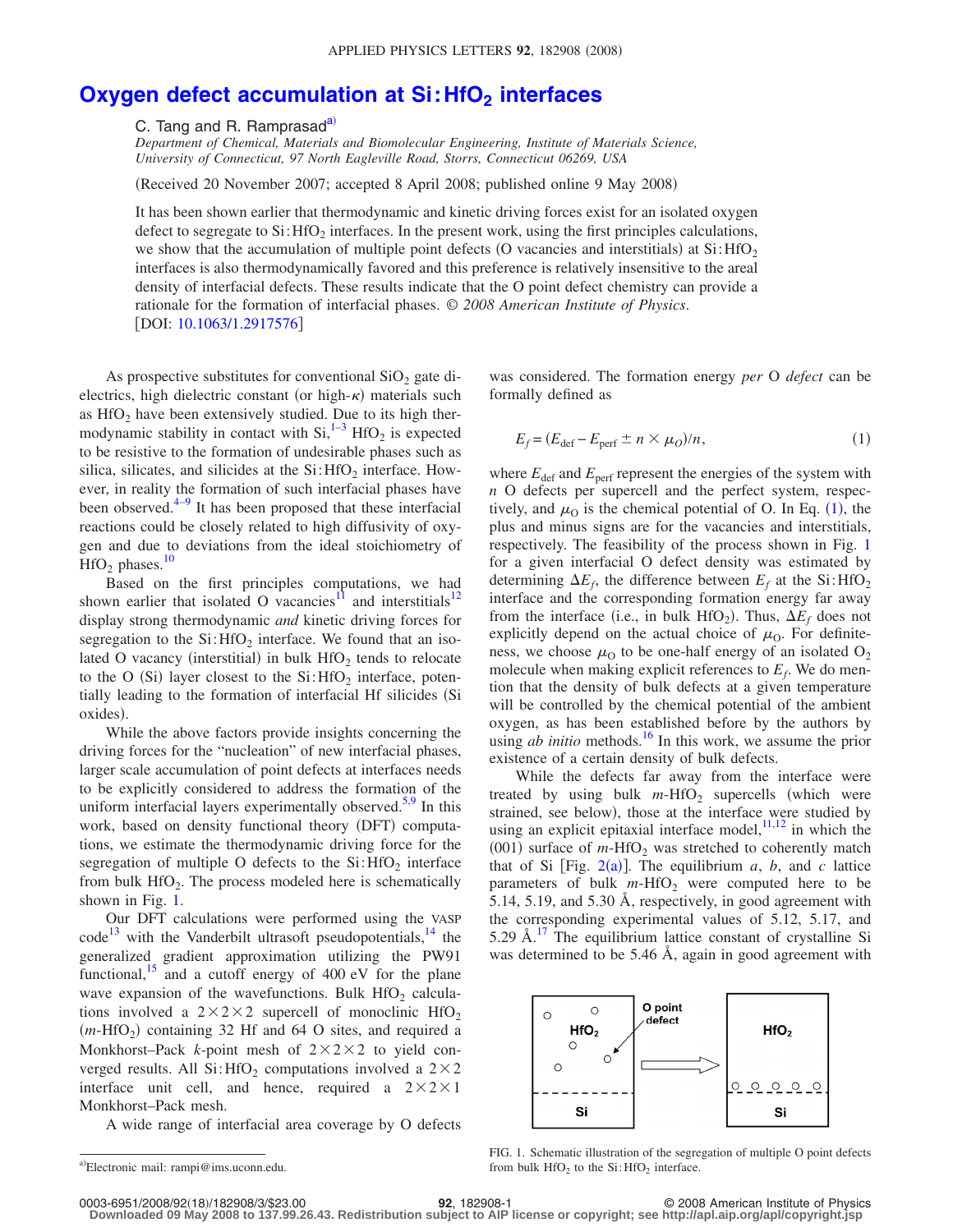<span id="page-1-0"></span>

FIG. 2. (Color online) (a)  $Si$ : HfO<sub>2</sub> model with Si, Hf, and O atoms in white, blue (gray), and red (dark gray), respectively. (b) Interfacial O vacancy sites (top view). The dashed lines divide the interface into four equivalent cells. (c) Interfacial Hf silicide layer resulting due to an O vacancy AD of 2.0. (d) Interfacial O interstitial sites. Interstitials at sites 1 and 2 break bonds B1 and B2 shown in (a), respectively. (e) Interfacial  $SiO_x$  layer result due to an O interstitial AD of 1.0.

the experimental value of 5.43 Å.<sup>18</sup> The epitaxial Si: $HfO<sub>2</sub>$ model thus resulted in strains of 6% and 5% in the  $HfO<sub>2</sub>$ along the *a* and *b* directions.

First, we consider O defects far away from the interface, modeled here using bulk  $m$ -HfO<sub>2</sub> with  $a$  and  $b$  stretched to 5.46 Å (and with *c* optimized). Bulk  $m$ -HfO<sub>2</sub> contains threefold and fourfold coordinated O sites. We computed  $E_f$  for an isolated O vacancy [with  $n=1$  $n=1$  in Eq. (1)] at the threefold and fourfold sites to be 6.41 and 6.20 eV, respectively, and that for an isolated O interstitial to be 0.95 and 0.66 eV, respectively. These calculations and those concerning isolated point defects in *equilibrium* HfO<sub>2</sub> are well documented elsewhere.<sup>12[,16](#page-2-11)[,19](#page-2-14)</sup> Computations involving two O defects within a supercell indicate no significant change in *Ef*. For example, two O vacancies at fourfold sites separated by 5.46 and 2.89 Å display  $E_f$  of 6.23 and 6.20 eV per vacancy; likewise, two fourfold-site O interstitials separated by 5.46 and 3.78 Å display  $E_f$  of 0.67 and 0.83 eV per interstitial, respectively, within the  $E_f$  range of an isolated O interstitial. Due to these factors, and as the deviation from perfect stoichiometry is generally small in bulk  $HfO_2$ , <sup>[16,](#page-2-11)[20](#page-2-15)</sup> we use  $E_f$  of isolated O defects in bulk  $HfO<sub>2</sub>$  as a reference to quantify the thermodynamic driving force for the accumulation of O defects to the  $Si:$  HfO<sub>2</sub> interface.

Next, we consider the formation of multiple O defects at the Si:  $HfO_2$  $HfO_2$  interface. The interface model [Fig. 2(a)] contained nine Si layers (eight atoms per layer) and four Hf layers. The dangling bonds of the top (Hf) and bottom (Si) free surfaces were passivated by adding half monolayer of O atoms<sup>21</sup> and a vacuum of about 10  $\AA$  separated the whole structure from its image along the interface normal. We used the O-terminated interfaces as a starting point here, as these are more stable and desirable than the Hf-terminated ones in the absence of O defects. $^{21}$  After geometry optimization, half of the interface O atoms contributed to the formation of the Si–O–Si bonds, while the other half resulted in the Hf–O–Hf bonds, thus, passivating all the interface dangling bonds. $21$ Oxygen defects were then created either by removing O atoms from the interfacial Si–O–Si bonds or by adding O atoms between the Si–Si bonds at the interface. These choices for the "final" locations of the defects were motivated by our prior work on isolated point defects which indicated these to be the minimum energy positions. In the present work, a range of interfacial defect areal densities (ADs) were considered. The areal ADs are defined here as the number of defects divided by 8, the number of interfacial O sites within the perfect  $Si$ : HfO<sub>[2](#page-1-0)</sub> system [Fig. 2(a)]. An investigation of  $E_f$  with respect to the AD will indicate whether or not the defect accumulation process, which is critical to the interfacial phase formation, is energetically favorable. Note that  $E_f$ is defined per defect (both in bulk  $HfO<sub>2</sub>$  and at the Si: $HfO<sub>2</sub>$ interface). This ensures that we always compare equivalent bulk and interface defect numbers.

Figure  $2(b)$  $2(b)$  schematically shows the interfacial O vacancy sites. Since the  $2 \times 2$  interface can be divided into four equivalent  $1 \times 1$  cells and each contains two inequivalent interfacial O sites, vacancy sites can be categorized into two groups: one indexed by odd numbers and the other by even numbers, as indicated in Fig.  $2(b)$  $2(b)$ . We begin our discussion of  $E_f$  for interfacial O vacancies with a single vacancy per supercell at either sites 1 or 2 (AD= $0.125$ ).  $E_f$  was determined to be 5.29 and 5.12 eV for sites 1 and 2, respectively, about 1 eV lower than that in bulk  $HfO<sub>2</sub>$ . Higher ADs were explored by considering 2, 4, 6, and 8 vacancies. Since it is challenging to exhaustively explore all possible combinations of vacancy locations for ADs between 0.125 and 1.0, only a few representative cases were chosen. The configurations were chosen to span the extreme cases of clustered and well-separated vacancies. The values of  $\Delta E_f$  for all considered configurations and ADs are listed in Table [I](#page-1-1) and plotted

<span id="page-1-1"></span>TABLE I. Values of  $\Delta E_f$  (eV per defect) with respect to O defect coverage at the Si:HfO<sub>2</sub> interface. Site label "1" is for a single defect at site 1, and site label "12" is for 2 defects at sites 1 and 2 simultaneously, and so on.  $E_f$  values for O vacancy (6.20 eV) and interstitial (0.66 eV) in the strained bulk HfO<sub>2</sub> were used as references to define  $\Delta E_f$ .

| $\frac{1}{1}$ $\frac{1}{1}$ $\frac{1}{1}$ $\frac{1}{1}$ $\frac{1}{1}$ $\frac{1}{1}$ $\frac{1}{1}$ $\frac{1}{1}$ $\frac{1}{1}$ $\frac{1}{1}$ $\frac{1}{1}$ $\frac{1}{1}$ $\frac{1}{1}$ $\frac{1}{1}$ $\frac{1}{1}$ $\frac{1}{1}$ $\frac{1}{1}$ $\frac{1}{1}$ $\frac{1}{1}$ $\frac{1}{1}$ $\frac{1}{1}$ $\frac{1}{1}$<br>Site $\Delta E_f$ Site $\Delta E_f$ Site $\Delta E_f$ Site $\Delta E_f$ $\Delta E_f$ $\Delta E_f$ Site $\Delta E_f$ Site $\Delta E_f$ Site $\Delta E_f$ Site $\Delta E_f$ $\Delta E_f$<br>$1 -0.91$ $12 -1.18$ $2567 -1.14$ $135746 -1.20$ $-1.23$ $-1.41$ $1$ $-3.55$ $12$ $-3.55$ $1234$ $-3.54$ $123456 -3.60$ $-3.67$<br>$2468 - 111$<br>2 $-3.50$ 24 $-3.44$ 2468 $-3.5$ 123468 $-3.58$<br>$2 -1.08$ 13 $-1.05$ 4678 $-1.18$ 246817 $-1.21$ |  |  |  |  |  |  | 1 vacancy 2 vacancies 4 vacancies 6 vacancies contract to the contract of the contract of the contract of the contract of the contract of the contract of the contract of the contract of the contract of the contract of the |  |  |  |  |  |  |  |  |  |  |  |
|-------------------------------------------------------------------------------------------------------------------------------------------------------------------------------------------------------------------------------------------------------------------------------------------------------------------------------------------------------------------------------------------------------------------------------------------------------------------------------------------------------------------------------------------------------------------------------------------------------------------------------------------------------------------------------------------------------------------------------------------------------------------------|--|--|--|--|--|--|-------------------------------------------------------------------------------------------------------------------------------------------------------------------------------------------------------------------------------|--|--|--|--|--|--|--|--|--|--|--|
|                                                                                                                                                                                                                                                                                                                                                                                                                                                                                                                                                                                                                                                                                                                                                                         |  |  |  |  |  |  |                                                                                                                                                                                                                               |  |  |  |  |  |  |  |  |  |  |  |
|                                                                                                                                                                                                                                                                                                                                                                                                                                                                                                                                                                                                                                                                                                                                                                         |  |  |  |  |  |  |                                                                                                                                                                                                                               |  |  |  |  |  |  |  |  |  |  |  |
|                                                                                                                                                                                                                                                                                                                                                                                                                                                                                                                                                                                                                                                                                                                                                                         |  |  |  |  |  |  |                                                                                                                                                                                                                               |  |  |  |  |  |  |  |  |  |  |  |

**Downloaded 09 May 2008 to 137.99.26.43. Redistribution subject to AIP license or copyright; see http://apl.aip.org/apl/copyright.jsp**